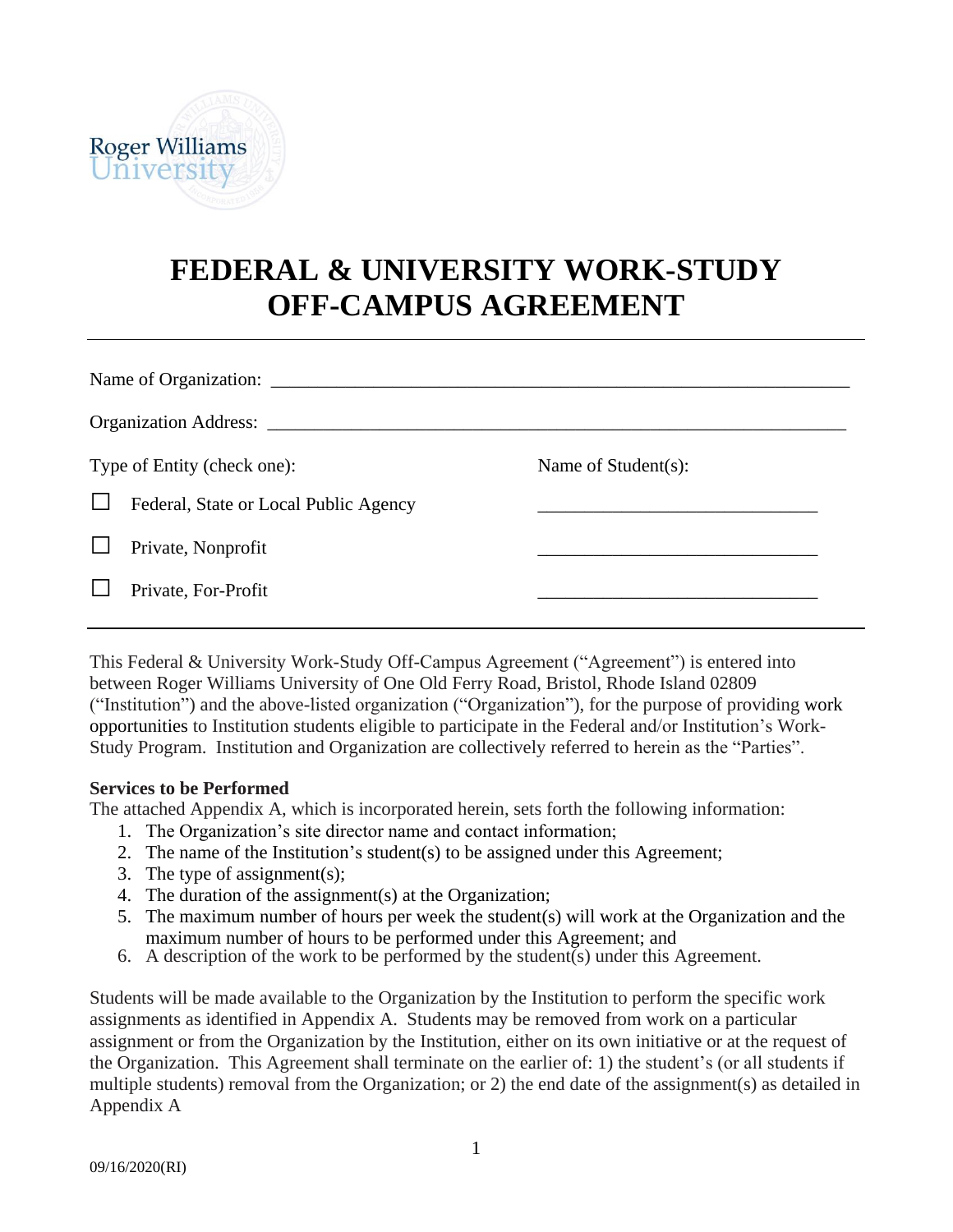Organization shall not permit the student(s) to work in excess of the hours permitted as detailed in Appendix A.

The Organization hereby agrees that the services to be performed by the student(s) hereunder:

- 1. will neither displace non-student (permanent) workers, impair existing contracts for services, nor fill positions that are vacant because regular employees are involved in a labor dispute; moreover, no student shall be placed in a position which has been occupied by a permanent employee during the current or preceding year;
- 2. will not involve the student(s) in religious, theological or political activities; and
- 3. will not involve the student(s) in the construction, operation, or maintenance of any facility used or to be used for sectarian instruction or as a place for religious worship.

In addition, if the Organization is a federal, state or local public agency or a private non-profit, the student's work will be in the public interest. If the Organization is a private, non-profit, the student's work shall be related to the student's educational or career interests.

## **Transportation**

Transportation for students to and from their work assignments will be the responsibility of the student(s).

## **Employer**

The Institution is considered the employer for purposes of this Agreement. It has the ultimate right to control and direct the services of the student(s) for the Organization. The Institution also has the responsibility to determine whether the student(s) meets the eligibility requirements for employment under the Federal and/or Institution's Work-Study Program, to assign students to work for the Organization, and to determine that the students do in fact perform their work. The Organization's right is limited to direction of the details and means by which the result is to be accomplished.

# **Compensation**

Compensation of students for work performed under this Agreement will be disbursed, and all payments due as an employer's contribution under State or local workers' compensation laws, Federal or State social security laws, or other applicable laws, will be made by the Institution on a bi-weekly basis.

## **Student Timekeeping**

Students will download the Institution's ADP application and use this application to track hours worked at the Organization. The Institution's Director of the Feinstein Center will be responsible for using this information to process the student's payroll. The Organization is encouraged to track the student's hours for its own records and to assist the Institution in verifying the hours worked by the student.

# **Organization**

The Organization shall have the obligation to provide adequate and responsible direct supervision of the work performed by the student(s) and to provide a site that is in full compliance with all applicable federal and state health and safety laws and regulations. At a minimum, the Organization must comply with the safety conditions checklist detailed in the attached Appendix B and confirm its commitment to COVID-19 controls as outlined in Appendix C, which appendices are incorporated herein. The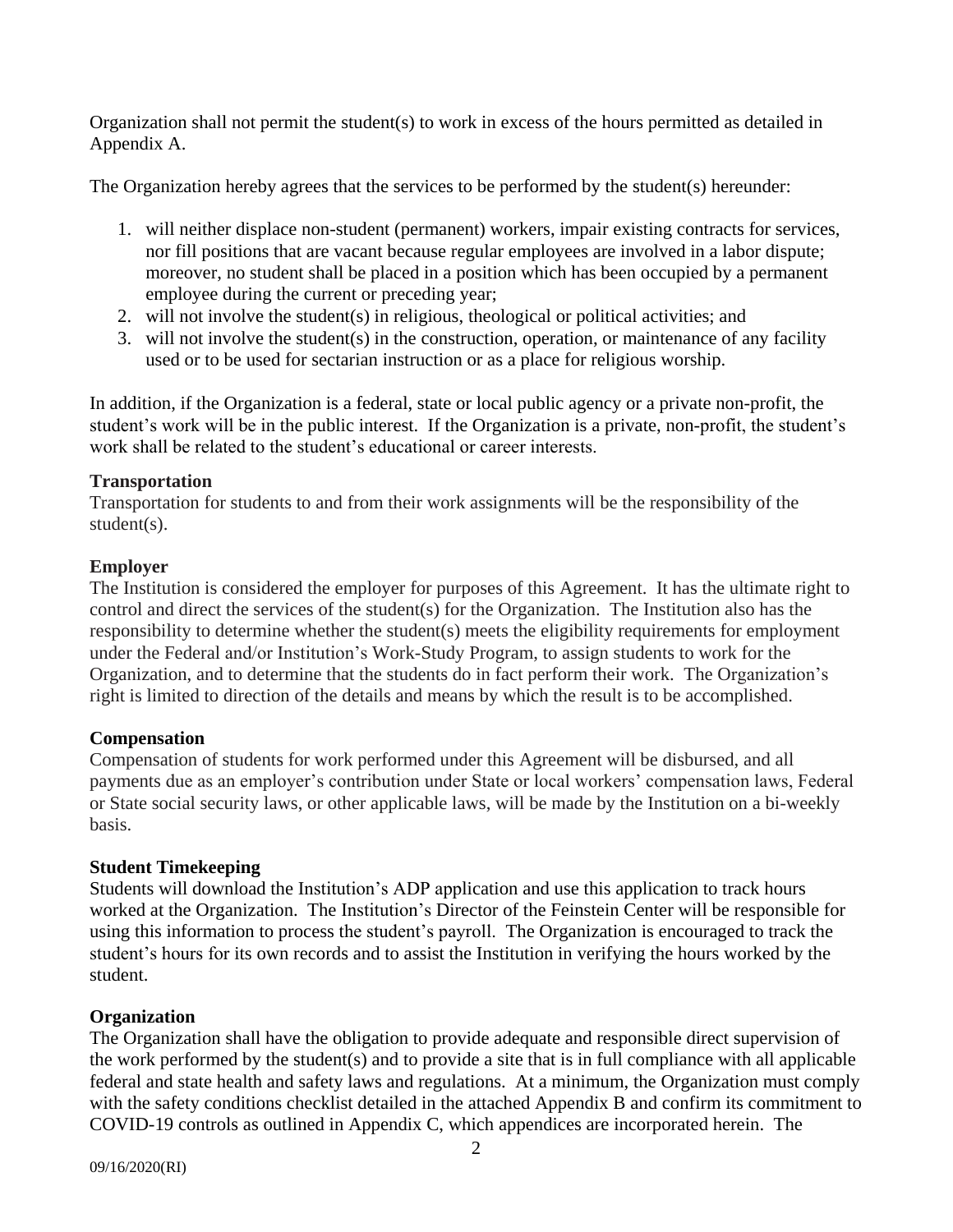Organization will permit the Institution to inspect the premises in which the student(s) is(are) working under this Agreement, and will review with the Institution the working conditions and job requirements of the student(s).

The Organization will hold harmless and indemnify the Institution against any and all claims, damages, liabilities, costs and expenses arising out of property damage or personal injury, including death, to any person, including the student(s), sustained in whole or in part as a result of or directly or indirectly out of the student's presence on the premises of the Organization or the performance of services by the student(s) for the Organization.

### **Relationship**

The Parties' relationship to each other shall be that of independent contractors. Nothing contained in this Agreement shall make the employees of one Party the employees of the other. Each Party shall be responsible for managing the affairs of its own respective organization, and in the conduct of their business and in the performance of their respective obligations under this Agreement both Parties shall comply with all applicable statutes, ordinances, rules, regulations and licensing requirements of any and all federal, state, and municipal authorities. In addition, each Party shall maintain customary, appropriate and, if necessary by law, required levels of insurance insuring their respective facilities and obligations hereunder during the term of this Agreement.

### **Non-Discrimination**

The Parties shall perform their respective obligations hereunder without regard to the race, color, sex, sexual orientation, gender identity or expression, age, religion, national origin, disability, veteran status, or any other basis protected under applicable federal or state law.

#### **Miscellaneous**

1. Notices: Any notice, request or other communication required to be given under this Agreement shall be in writing and shall be deemed to have been given when delivered in person or being deposited in the mail to the Party. Except as changed by notice in writing to the other Party, notice shall be delivered to the respective Party's address listed above. Notices shall be addressed to the attention of the following individuals: For Institution:

For Organization:

- 2. Assignment: Neither Party may assign its rights or obligations under this Agreement without the prior written consent of the other Party.
- 3. Entire Agreement & Amendment: This Agreement constitutes the final expression of the agreement between the Parties; it is intended as a complete and exclusive statement of the terms of their agreement; and it supersedes all prior and concurrent promises, representations, negotiations, discussions and agreements that may have been made in connection with the subject matter hereof. This Agreement shall not be changed, modified, supplemented or amended except by express written agreement signed by both Parties.
- 4. Governing Law: This Agreement shall be governed by and construed in accordance with the laws of the State of Rhode Island. The venue for any dispute arising hereunder shall be the federal and state courts for the State of Rhode Island.
- 5. Counterparts: This Agreement may be executed in counterparts, each of which shall be deemed an original and all of which together shall be deemed one and the same agreement.

## [SIGNATURE PAGE FOLLOWS]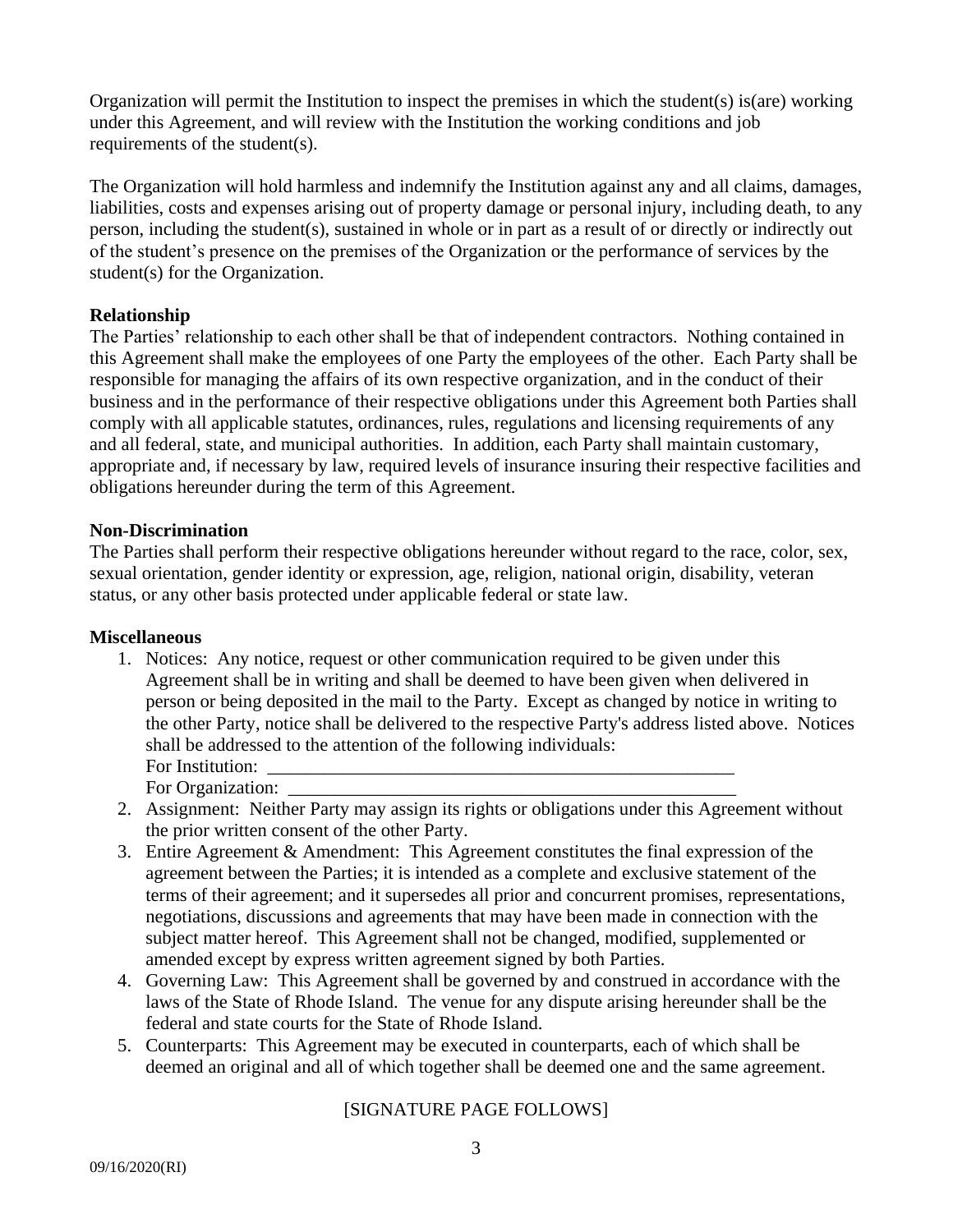IN WITNESS WHEREOF, each of the Parties has caused this Agreement to be executed by their respective, duly authorized representatives.

| ROGER WILLIAMS UNIVERSITY                                | <b>ORGANIZATION</b>        |
|----------------------------------------------------------|----------------------------|
| <b>Authorized Official</b>                               | <b>Authorized Official</b> |
| By: $\qquad \qquad$                                      |                            |
|                                                          |                            |
|                                                          |                            |
| Date: $\frac{1}{\sqrt{1-\frac{1}{2}} \cdot \frac{1}{2}}$ |                            |
| <b>Financial Aid Official</b>                            |                            |
|                                                          |                            |
|                                                          |                            |
|                                                          |                            |
|                                                          |                            |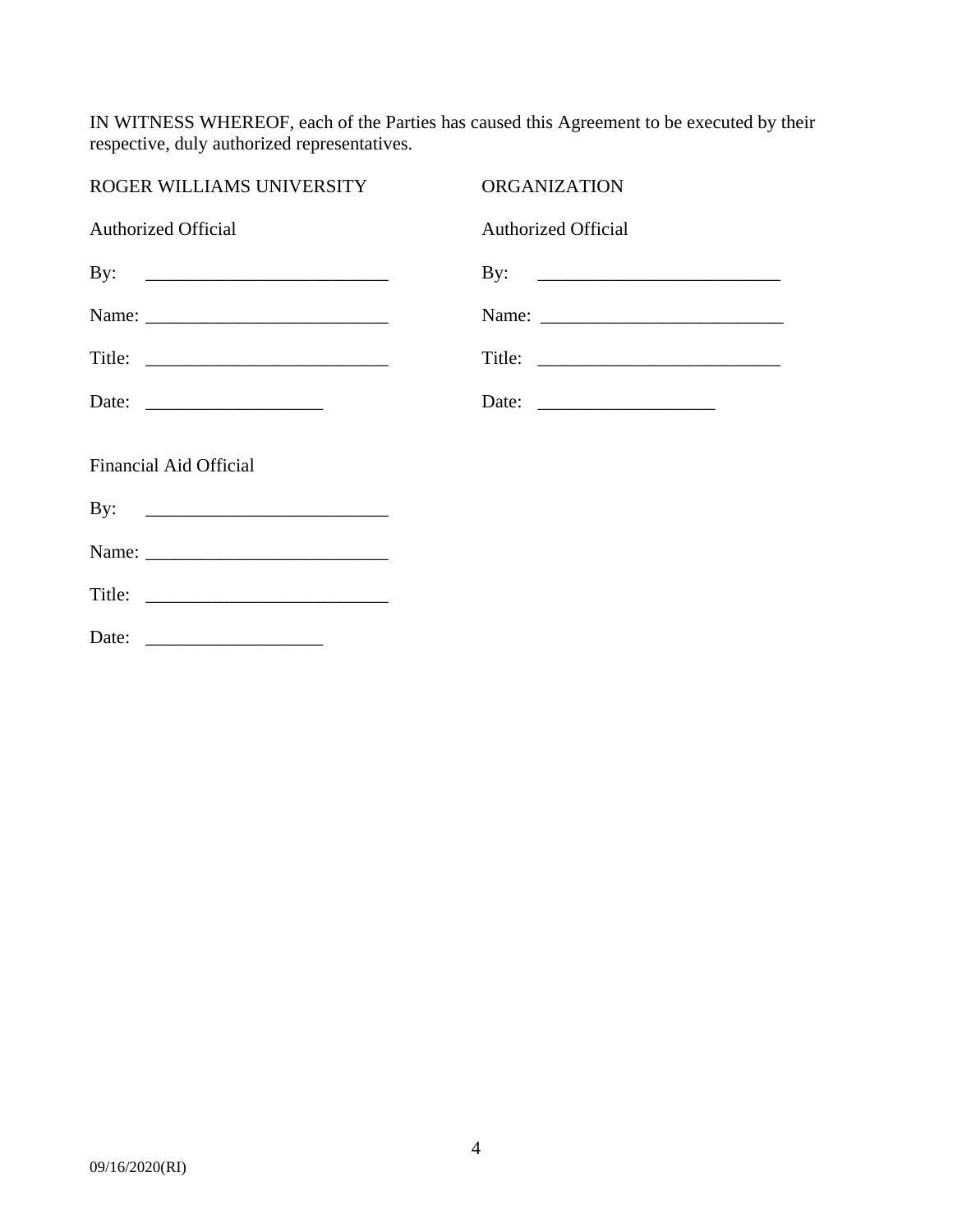## **APPENDIX A Services to be Performed**

(this Appendix A may be used for multiple students assigned to the same organization)

Organization's Site Director (name and contact information):

|                     | Name of Student(s) Assigned under this Agreement:                                                                             |  |  |  |  |
|---------------------|-------------------------------------------------------------------------------------------------------------------------------|--|--|--|--|
| Type of Assignment: | Graduate Fellowship                                                                                                           |  |  |  |  |
|                     | Undergraduate Employment                                                                                                      |  |  |  |  |
|                     | Duration of the Student's/Students Assignment at the Organization under this Agreement:                                       |  |  |  |  |
|                     |                                                                                                                               |  |  |  |  |
|                     | Maximum Number of Hours Permitted:<br>Total under this Agreement: __________                                                  |  |  |  |  |
|                     | Note: The student's wage rate will be \$_____________/hour, for a total amount of<br>$\frac{\S_{\text{max}}}{\S_{\text{max}}$ |  |  |  |  |
| $to)$ :             | Description of the Work to be Performed by the Student(s) (an attached description may be referred                            |  |  |  |  |
|                     |                                                                                                                               |  |  |  |  |
|                     |                                                                                                                               |  |  |  |  |
|                     |                                                                                                                               |  |  |  |  |
|                     |                                                                                                                               |  |  |  |  |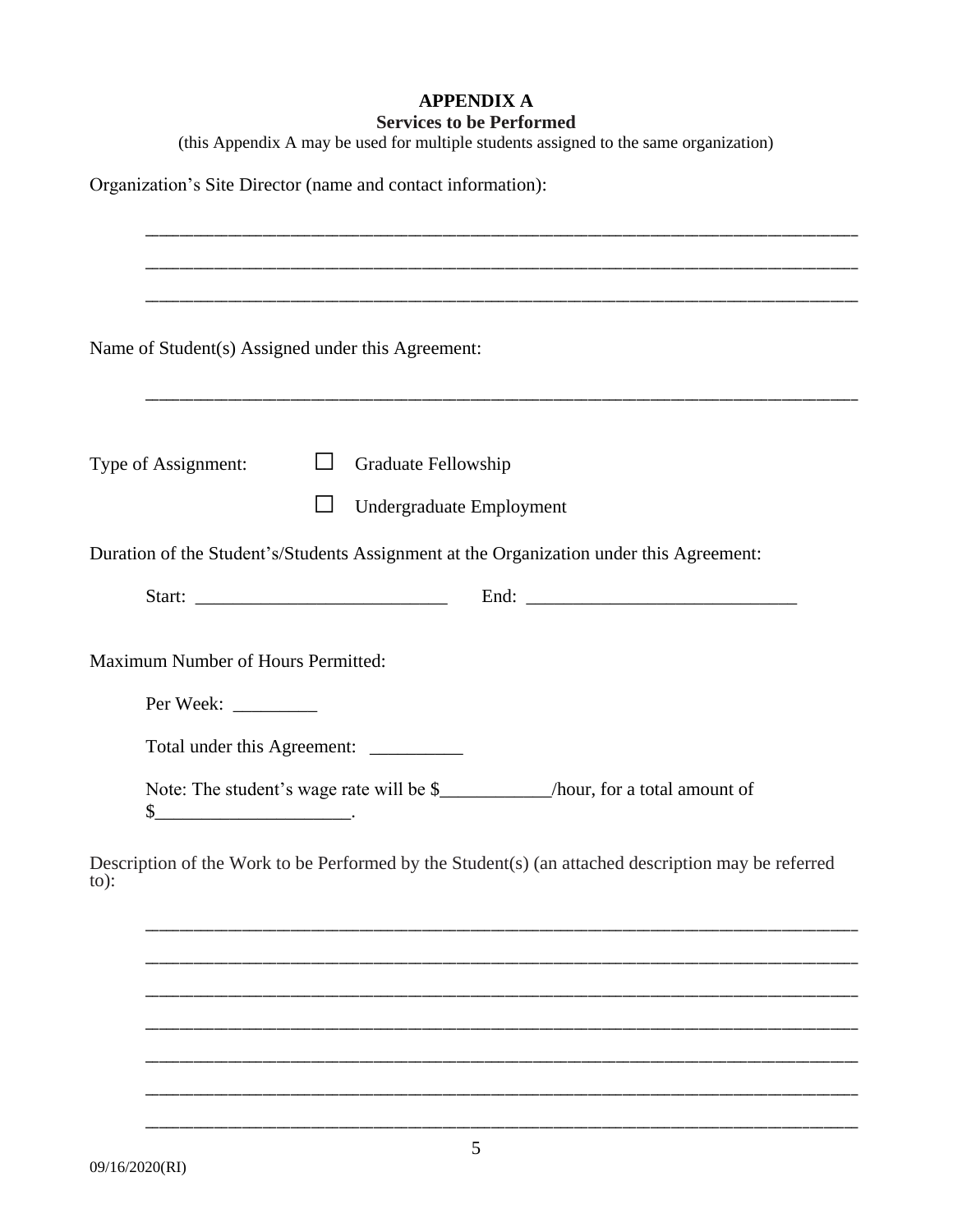# **APPENDIX B Work Study Off-Campus Program Safety Conditions Checklist**

The Roger Williams University Department of Environmental Health and Safety (EH&S) develops and implements programs aimed at protecting the safety and well-being of the campus community. EH&S assists with and monitors compliance with local, state and federal statutes, as well as regulations pertaining to occupational health, safety and environmental protection. As such, EH&S has established this "Safety Conditions Checklist" for off-campus sites who will be hosting Roger Williams University Work Study Students.

Prior to hosting a University work study student please review the following to identify the working conditions and physical demands which relate to the essential functions of the position. All required training must take place before the work study student begins to perform services.

- If the position will be directly exposed to any hazards in the work environment such as chemicals, commercial products (oil, cleaning solvents), bloodborne pathogens, or any other materials deemed hazardous by local, state or federal regulations, proper training and Personal Protective Equipment (PPE) must be provided by the host site. PPE includes such items as: protective eyewear, laboratory coats, appropriate gloves, hearing protection, respiratory protection (pursuant to the host site's Respiratory Protection Plan), safety shoes and hard hats.
- If the position involves lifting, the maximum lifting required shall be forty  $(40)$  pounds with proper safe lifting training techniques provided.
- If the position involves landscaping work, proper training is required for all equipment. Proper PPE is also required.
- Students may not work on ladders higher than ten (10) feet or on any roof.
- Students may not work in confined spaces.
- Students may not use powered industrial vehicles (fork/reach/bucket lifts) or other industrial powered machinery that requires special certifications.
- Students may not operate their own motor vehicles or the host site's motor vehicles as part of their duties.
- Students must be informed of emergency evacuation procedures and protocols for the areas that they will be working in.

Students may not be engaged in high risk duties that require specialized training. Questions or concerns about whether the University would consider an activity to be high risk should be directed to the University's Department of Environmental Health and Safety at (401) 254-3494.